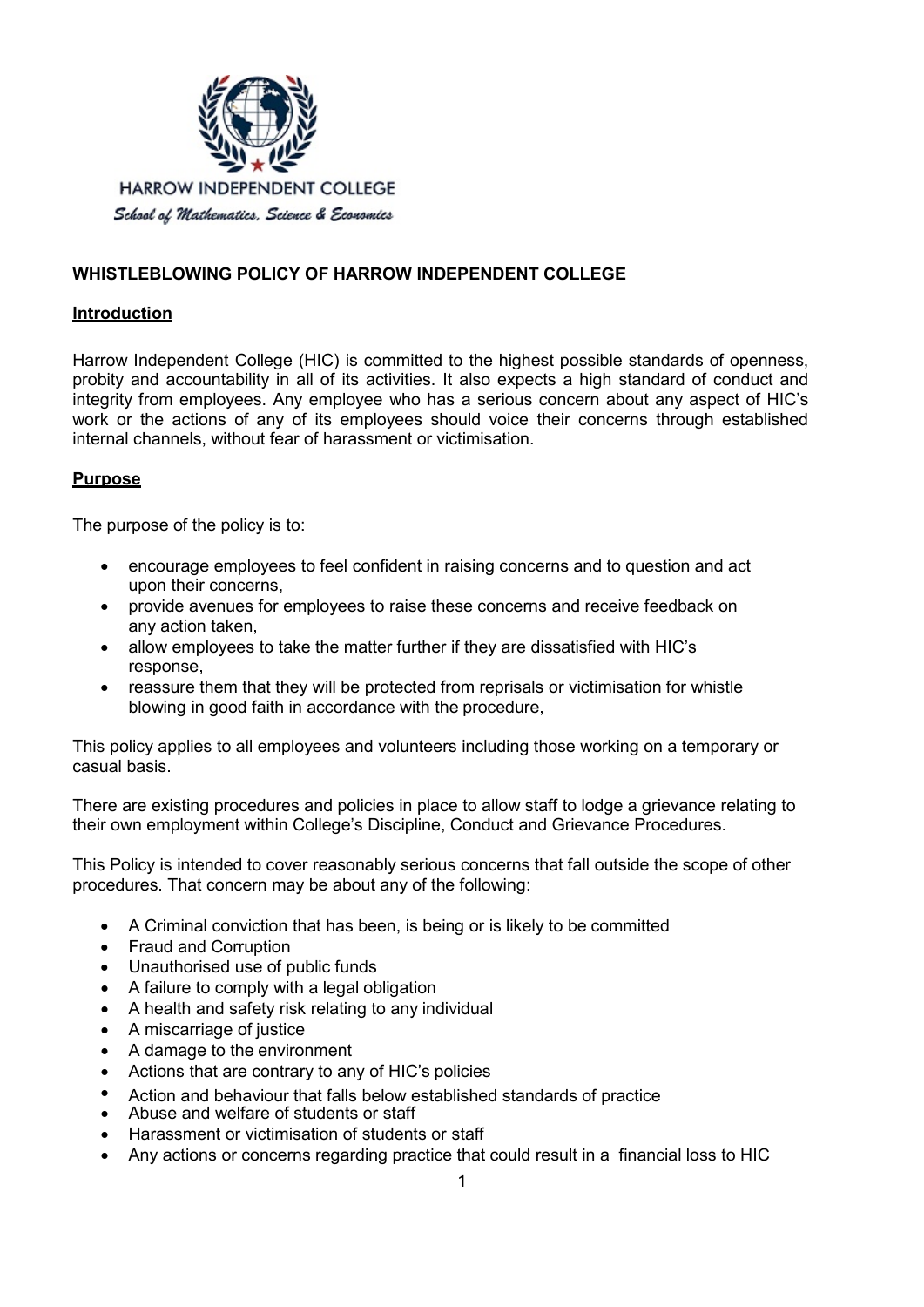- The deliberate concealment of information relating to any of the above matters
- Other unethical conduct

This list is not exhaustive.

#### **Procedure**

#### **Making a disclosure – initial action**

As soon as an employee becomes reasonably concerned about a matter, they should first raise the issue with their immediate line manager. i.e. the Year Head or the Department Head, unless the disclosure concerns them, in which case the employee should write to the Principal.

Disclosures involving the Principal should be raised with the Chair of Governors. In this case, the Chair of Governors may appoint an independent investigator to consider the case and if there are grounds for proceedings. Disclosures concerning a member of the Senior Leadership Team (SLT) should be raised with the Principal. This can be done via the employee's immediate line manager.

All staff members have a responsibility to act on the concerns raised, in accordance with this procedure. Failure to do so in accordance with the policy and procedure may lead to disciplinary action.

Concerns may be raised in writing and should give the background, the nature of the malpractice that is alleged; relevant dates where possible; the reasons for the concern and the names of individuals against whom the allegations are made.

If the concern is raised verbally, then the person receiving the information should put in writing, an outline of the matters raised and this should be confirmed in writing to the employee. This should be done within ten working days.

Once a concern is raised the receiving manager should report the matter to the Principal who will appoint an appropriate manager to investigate (the "investigating manager"). This could be the receiving manager. The Principal will determine whether the matter constitutes a disclosure or whether it should be dealt with under another procedure [the employee will be informed of this]. If the matter is dealt with under the Whistleblowing policy then the employee will then be informed of the name of the investigating manager. If the matter relates to the Principal, the Chair of Governors will appoint the investigating manager. Due to the nature of the disclosure the Principal may appoint an independent external investigator to look into the matter. If the matter relates to the Principal then decisions for proceeding will be made by the Chair of Governors.

The receiving manager will then inform the employee in writing of the process to be followed. The receiving manager will also inform any employee against whom allegations are made of the allegations. This will normally be done in writing within ten working days. However this may be delayed if it is likely to jeopardise the investigation.

The employee(s) involved in the investigation will be supported by the college throughout the process.

### **Handling a disclosure**

The investigating manager will be responsible for deciding whether there are grounds for proceeding further with the case. Potential action that the investigating manager could take includes a clarification of the facts, a more formal investigation or the employee may be advised that the matter is better dealt with under another policy.

Where appropriate, the matters raised may: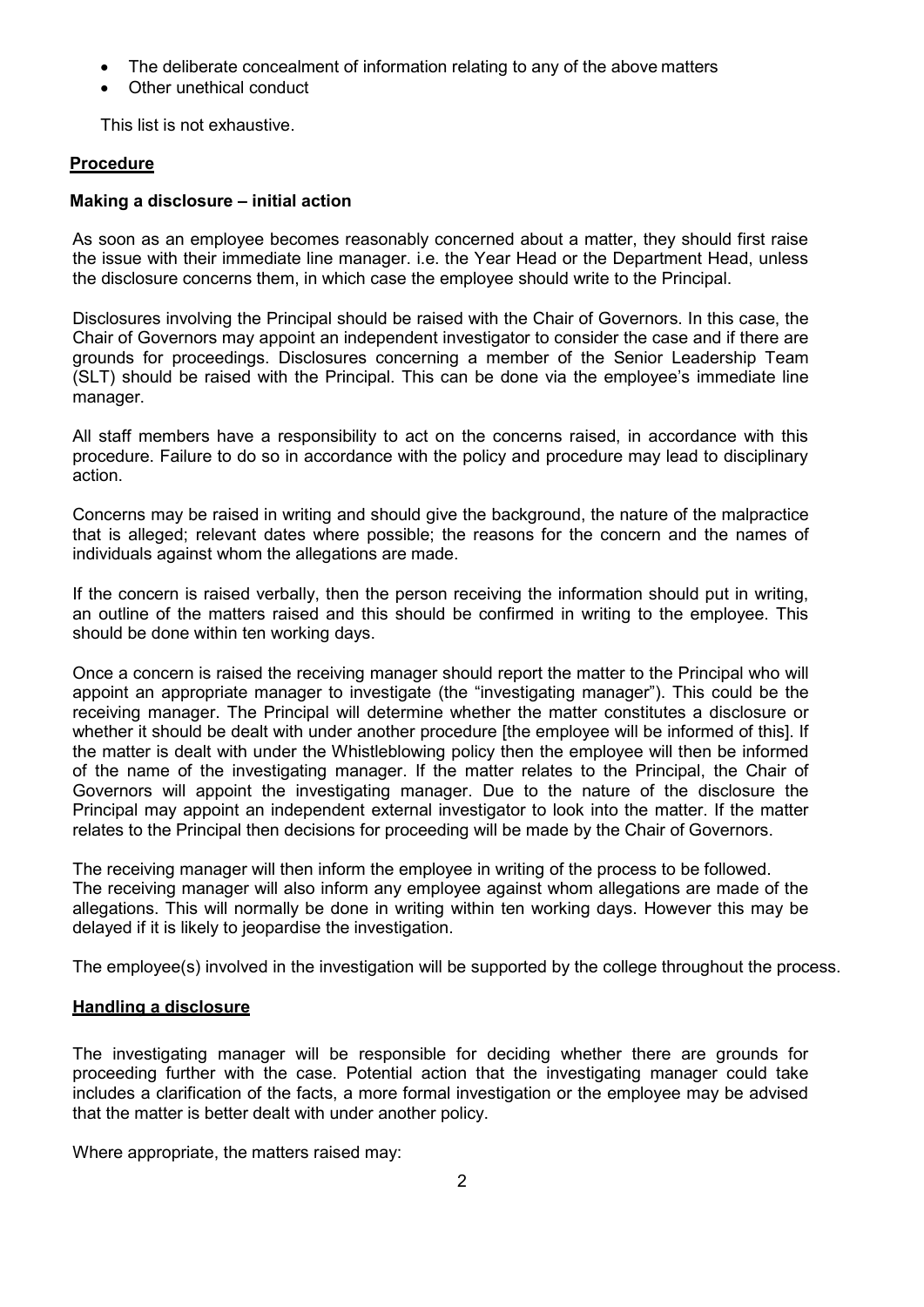- be investigated by the competent investigator for the situation
- be referred to the police
- be referred to the external auditor
- form the subject of an independent inquiry by an outside body

This will be determined by the investigating manager in conjunction with the Principal and the HR Advisor.

Within four weeks of a concern being raised, the investigating manager will write to both parties:

- Indicating how HIC proposes to deal with the matter, and where an internal investigation is to take place giving an estimate of how long it will take to provide a full response.
- Indicating whether further investigations will take place and if not, why not.

Any internal investigation should take no longer than three months to complete from the date of receipt of original disclosure.

As part of the investigation, the investigation manager will decide:

- whether disciplinary action be taken against any employee
- whether changes should be recommended to any HIC procedure
- whether any other action should be recommended These will be detailed in a final report

The investigating manager will send a copy of the final report, including recommendations, to the Principal who will consider the recommendations and determine what action, if any, to take. The investigating manager will also give a response in writing to the employee who made the disclosure as soon as possible after the completion of the investigation. This response will include the outcome of the investigation and what action, if any, is to be taken, although precise details may not be given where there are legal constraints, or it would infringe a duty of confidence owed by us to someone else or where there are business reasons for not doing so. The individual who is subject to the disclosure will also be informed of the outcome in writing and what action, if any, is to be taken as soon as possible after the completion of the investigation.